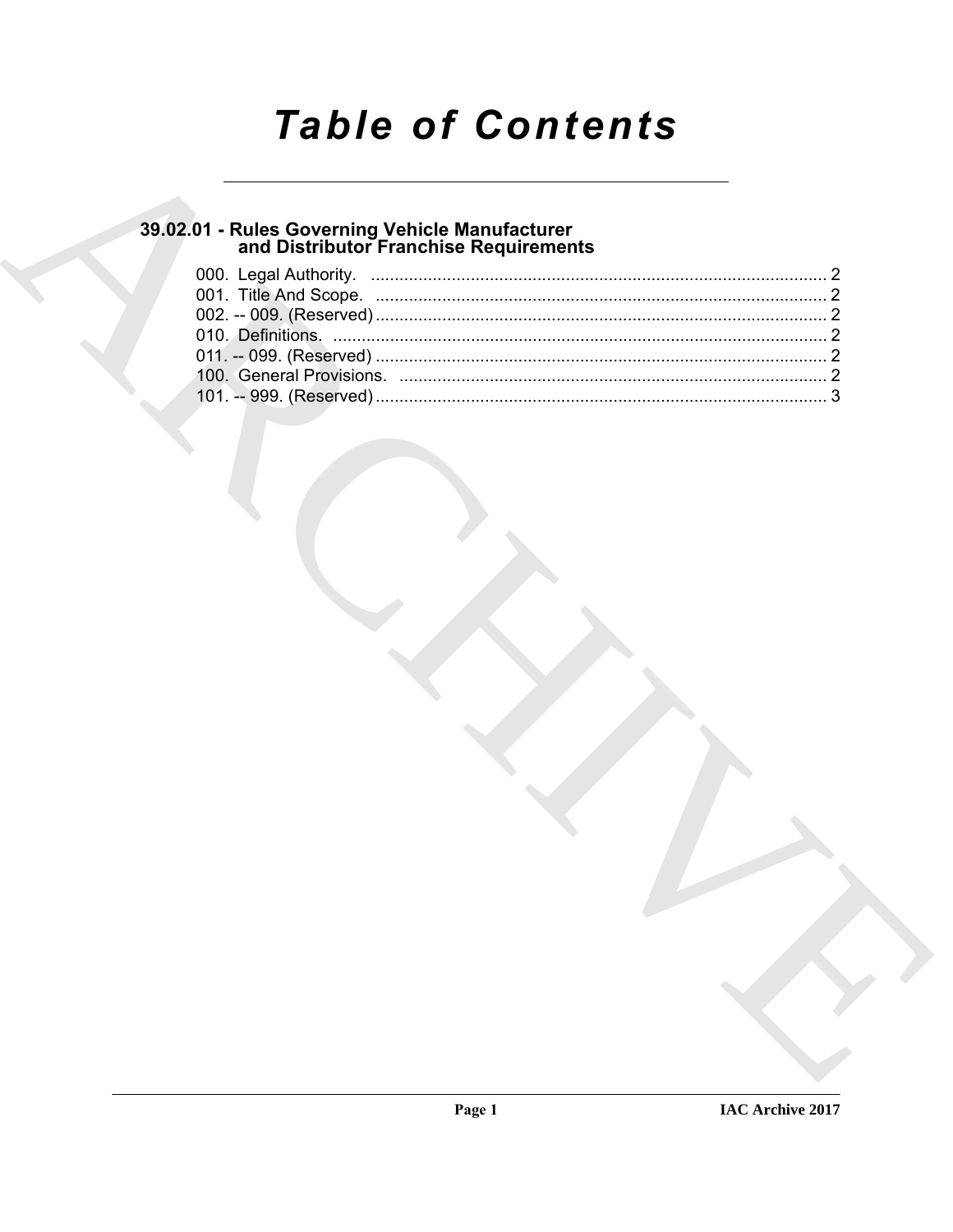#### **IDAPA 39 TITLE 02 CHAPTER 01**

### **39.02.01 - RULES GOVERNING VEHICLE MANUFACTURER AND DISTRIBUTOR FRANCHISE REQUIREMENTS**

#### <span id="page-1-1"></span><span id="page-1-0"></span>**000. LEGAL AUTHORITY.**

#### <span id="page-1-2"></span>**001. TITLE AND SCOPE.**

#### <span id="page-1-12"></span><span id="page-1-11"></span><span id="page-1-10"></span><span id="page-1-9"></span><span id="page-1-8"></span><span id="page-1-7"></span><span id="page-1-4"></span><span id="page-1-3"></span>**010. DEFINITIONS.**

| <b>CHAPTER 01</b> |                       |                                                                                                                                                                                                                                                                                                                                         |                  |  |
|-------------------|-----------------------|-----------------------------------------------------------------------------------------------------------------------------------------------------------------------------------------------------------------------------------------------------------------------------------------------------------------------------------------|------------------|--|
|                   |                       | 39.02.01 - RULES GOVERNING VEHICLE MANUFACTURER AND<br><b>DISTRIBUTOR FRANCHISE REQUIREMENTS</b>                                                                                                                                                                                                                                        |                  |  |
|                   | 000.<br>Code.<br>001. | <b>LEGAL AUTHORITY.</b><br>This rule is adopted under the authority of Sections 49-201, 49-501, 49-504, 49-519, 49-1602 and 49-1606, Idaho<br><b>TITLE AND SCOPE.</b><br>This rule clarifies the operating procedures of vehicle manufacturers and distributors who franchise through vehicle                                           | $(9-14-92)$      |  |
|                   | dealers.              |                                                                                                                                                                                                                                                                                                                                         | $(12-26-90)$     |  |
|                   | $002. - 009.$         | (RESERVED)                                                                                                                                                                                                                                                                                                                              |                  |  |
|                   | 010.                  | <b>DEFINITIONS.</b>                                                                                                                                                                                                                                                                                                                     |                  |  |
|                   | 01.                   | Finished Vehicle. A vehicle offered for sale and delivered by the manufacturer for sale at retail.                                                                                                                                                                                                                                      | $(12-26-90)$     |  |
|                   | 02.                   | New Vehicle. A vehicle that has not been previously titled or registered and has not been<br>previously required to be titled or registered.                                                                                                                                                                                            | $(9-14-92)$      |  |
|                   | 03.                   | Used Vehicle. A vehicle that has been previously titled or registered or previously required to have<br>been titled or registered.                                                                                                                                                                                                      | $(9-14-92)$      |  |
|                   | 04.                   | MCO/MSO. Manufacturer's certificate of origin or manufacturer's statement of origin. (9-14-92)                                                                                                                                                                                                                                          |                  |  |
|                   | 05.<br>following:     | Motor Home. A vehicle designed to provide temporary living quarters which are built into or<br>permanently attached to a self-propelled vehicle chassis or van. In addition to sleeping and dining facilities, the<br>vehicle must contain permanently installed independent life support systems that provide at least four (4) of the | $(9-14-92)$      |  |
|                   | a.                    | A potable water supply system including plumbing, a faucet and a sink, designed as either self-<br>contained or to be connected with an external water supply, or both;                                                                                                                                                                 | $(12-26-90)$     |  |
|                   | b.                    | Permanently installed cooking facilities;                                                                                                                                                                                                                                                                                               | $(12-26-90)$     |  |
|                   | c.                    | A permanently installed ice box or refrigeration unit;                                                                                                                                                                                                                                                                                  | $(12-26-90)$     |  |
|                   | d.                    | A permanently installed 110-125 volt electrical power supply or L.P. gas supply, or both;                                                                                                                                                                                                                                               | $(12 - 26 - 90)$ |  |
|                   | e.                    | A permanently installed heating or air conditioning system, or both;                                                                                                                                                                                                                                                                    | $(12-26-90)$     |  |
|                   | f.                    | A permanently installed, self-contained toilet.                                                                                                                                                                                                                                                                                         | $(12-26-90)$     |  |
|                   | $011. - 099.$         | (RESERVED)                                                                                                                                                                                                                                                                                                                              |                  |  |
|                   | 100.                  | <b>GENERAL PROVISIONS.</b>                                                                                                                                                                                                                                                                                                              |                  |  |
|                   | 01.                   | Vehicle Manufacturer or Distribution Licensing. The Department shall issue a manufacturer or<br>distributor license to firms that own the finished vehicle and either:                                                                                                                                                                  | $(12-26-90)$     |  |
|                   | a.                    | Completely manufacture and assemble new vehicles;                                                                                                                                                                                                                                                                                       | $(2-26-90)$      |  |
|                   |                       |                                                                                                                                                                                                                                                                                                                                         |                  |  |

#### <span id="page-1-5"></span>**011. -- 099. (RESERVED)**

#### <span id="page-1-14"></span><span id="page-1-13"></span><span id="page-1-6"></span>**100. GENERAL PROVISIONS.**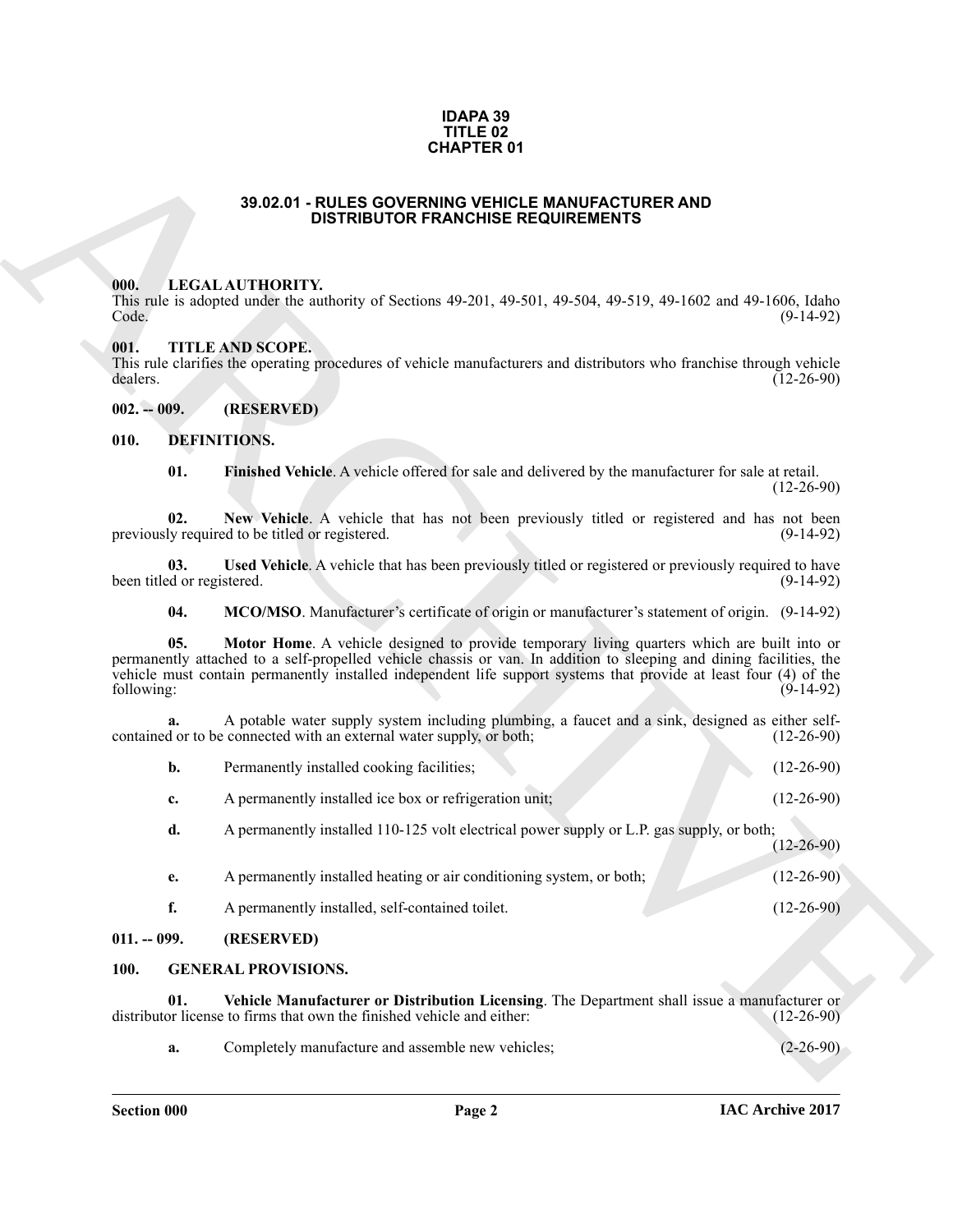### *IDAHO ADMINISTRATIVE CODE IDAPA 39.02.01 - Vehicle Manufacturer and Distributor Franchise Requirements*

**Excels Transportation Dependent of the state of the control of the control of the control of the control of the control of the control of the control of the control of the control of the control of the control of the con b.** Install on previously assembled vehicle chassis: equipment designed for non-transportation, contractor purposes such as cranes, backhoes, etc.; equipment designed for ambulance or mortuary purposes or for the transportation of physically handicapped persons confined to wheelchairs; equipment designed for special purpose use, such as van conversions, tank trucks, ambulances, etc.; or (12-26-90) purpose use, such as van conversions, tank trucks, ambulances, etc.; or

<span id="page-2-2"></span><span id="page-2-1"></span>**c.** Construct or convert and equip previously assembled vehicles or chassis for use as motor homes. (12-26-90)

**02. Licensed Manufacturers Provisions**. Licensed Manufactures may franchise any Idaho dealer; shall display the make, name and chassis identification number approved by the Society of Automotive Engineers on each vehicle; and shall furnish an MCO/MSO for each completed vehicle to dealers. (12-26-90) each vehicle; and shall furnish an MCO/MSO for each completed vehicle to dealers.

**03. Motor Home MCO/MSO Requirements**. MCOs for motor homes shall indicate the independent ort system features installed on the vehicle. (12-26-90) life support system features installed on the vehicle.

<span id="page-2-0"></span>**101. -- 999. (RESERVED)**